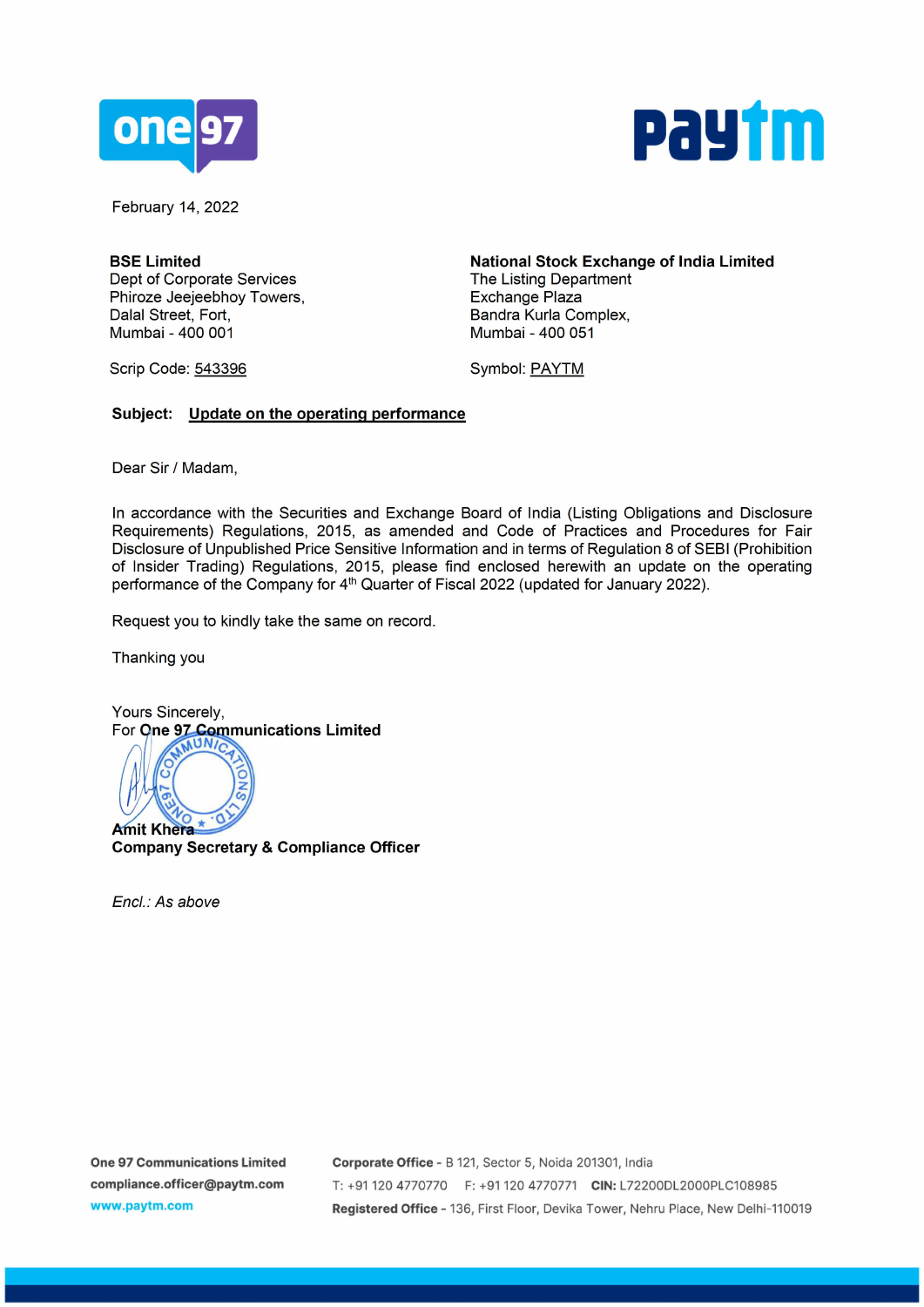



## **UPDATE ON THE OPERATING PERFORMANCE OF THE COMPANY DURING FOURTH QUARTER OF FISCAL 2022 (JANUARY 2022 UPDATE)**

## **Paytm logs new record in lending business, strengthens payments leadership**

- Lending business scales to 1.9 million loan disbursals during the month, y-o-y growth of 331%; aggregating to a total value of INR 921 Cr (y-o-y growth of 334%)
- Offline payments leadership strengthens further; number of devices deployed stands at 2.3 million
- Highest ever growth in average monthly transacting users (MTU) at 68.9 million, up 40% y-o-y
- Over 105% Y-o-Y increase in GMV, which is the merchant payments processed through all instruments (Paytm Wallet, Paytm Payments bank account, other banks netbanking, credit and debit cards, UPI etc), at INR 83,481 Cr (\$11.2 billion)

**Lending witnesses accelerated adoption:** Number of loans disbursed through our platform grew 331% y-o-y to 1.9 million loans in Jan 2022, while the value of loans disbursed was Rs 921 Cr, an increase of 334% y-o-y. The business saw increased adoption of our lending products, despite some temporary impact of Omicron over a short period of time on merchant lending disbursal volumes.

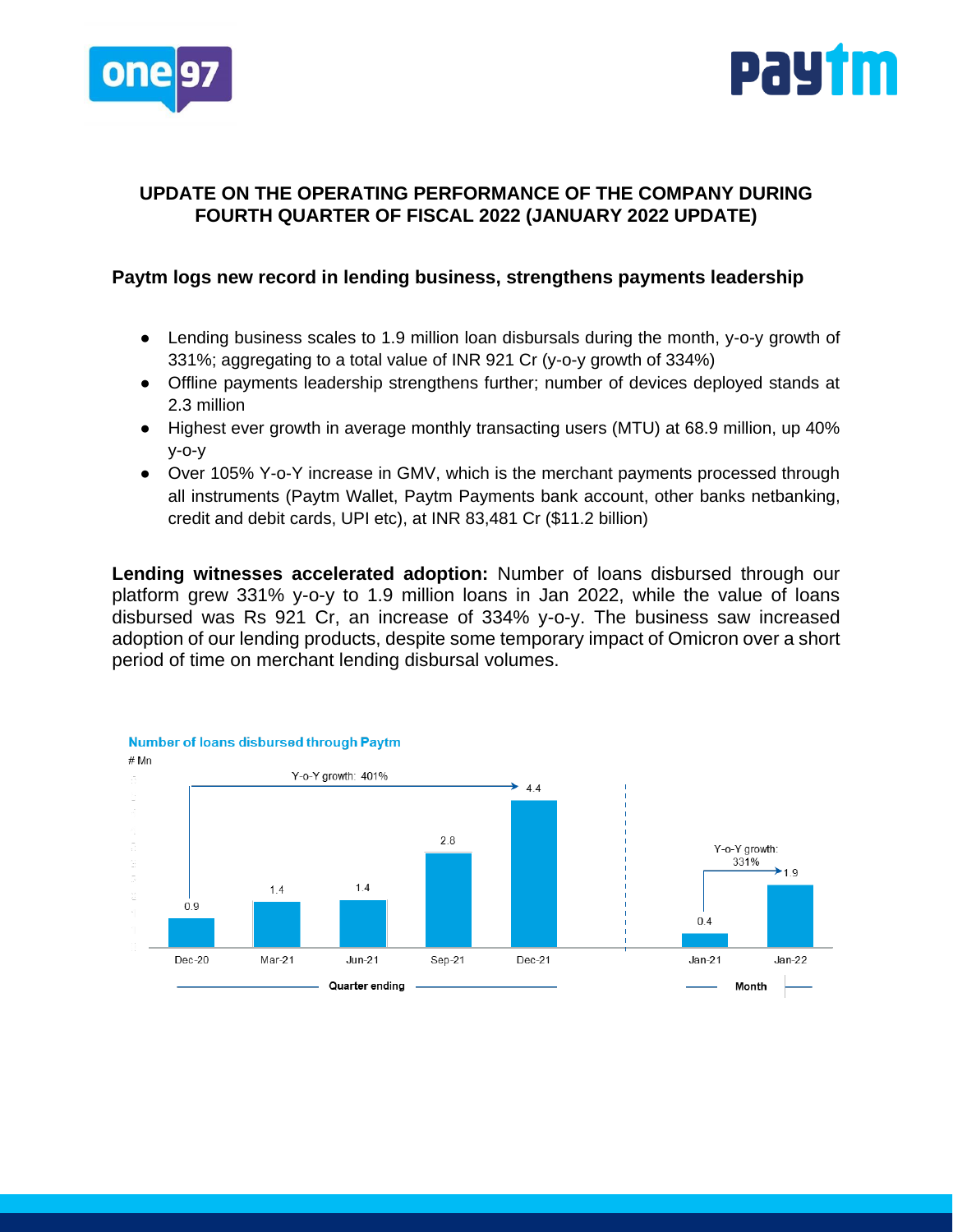

## **PaYtm**

**Value of loans disbursed through Paytm** 



**105% y-o-y growth in GMV:** GMV processed through our platform during January-22 aggregated to approximately INR 83,481 Cr (\$11.2 billion).



**Gross Merchandise Value (GMV)**  INR '000 Cr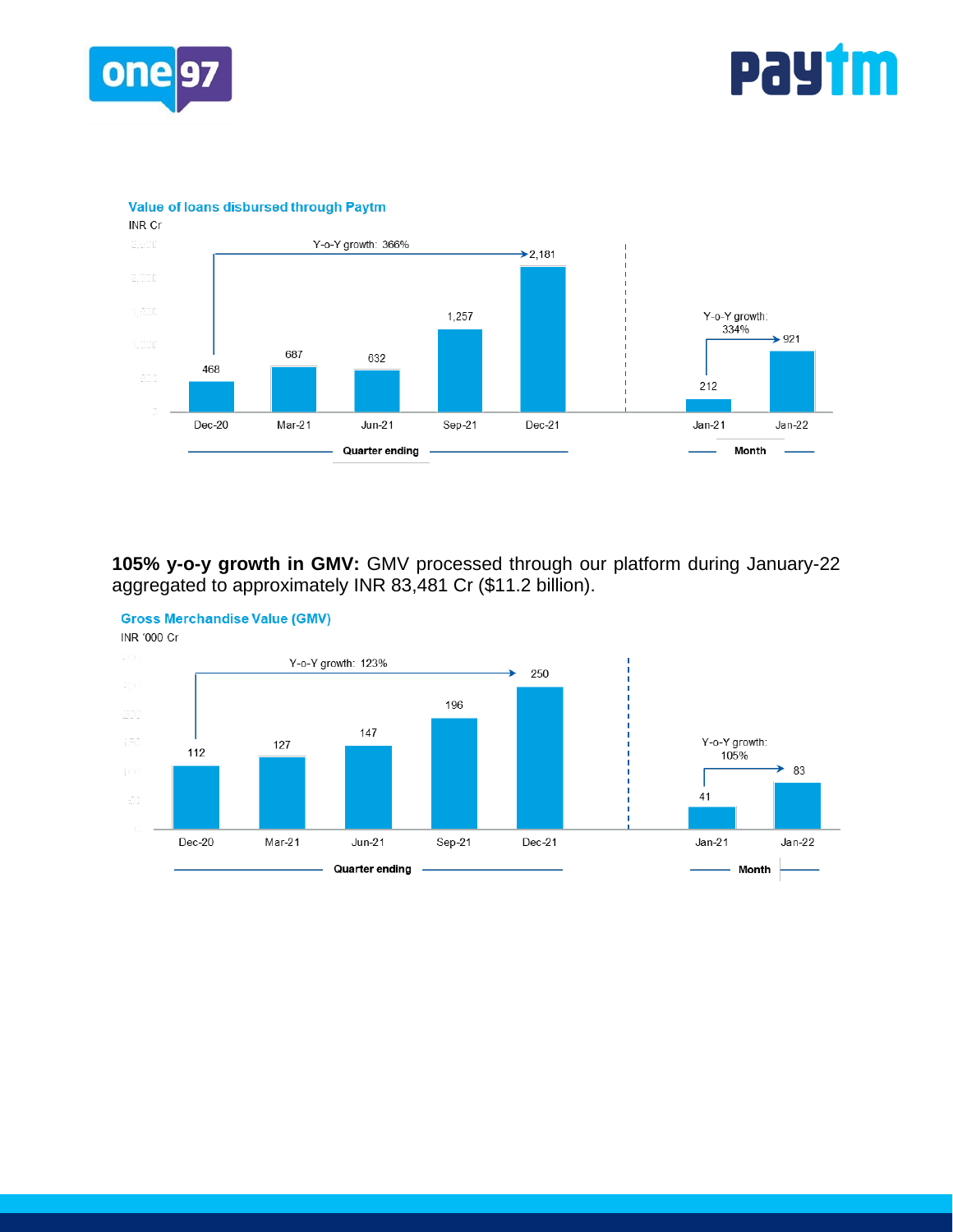



**Records highest-ever user engagement:** Average monthly transacting users (MTU) in Jan 2022 were 68.9 million, growth of 40% Y-o-Y.



1. Average MTUs for a quarter is the average of MTUs for each month in the quarter

**Over 2.3 million devices deployed** across the country as of the end of January 2022, a measure of our offline payments leadership.